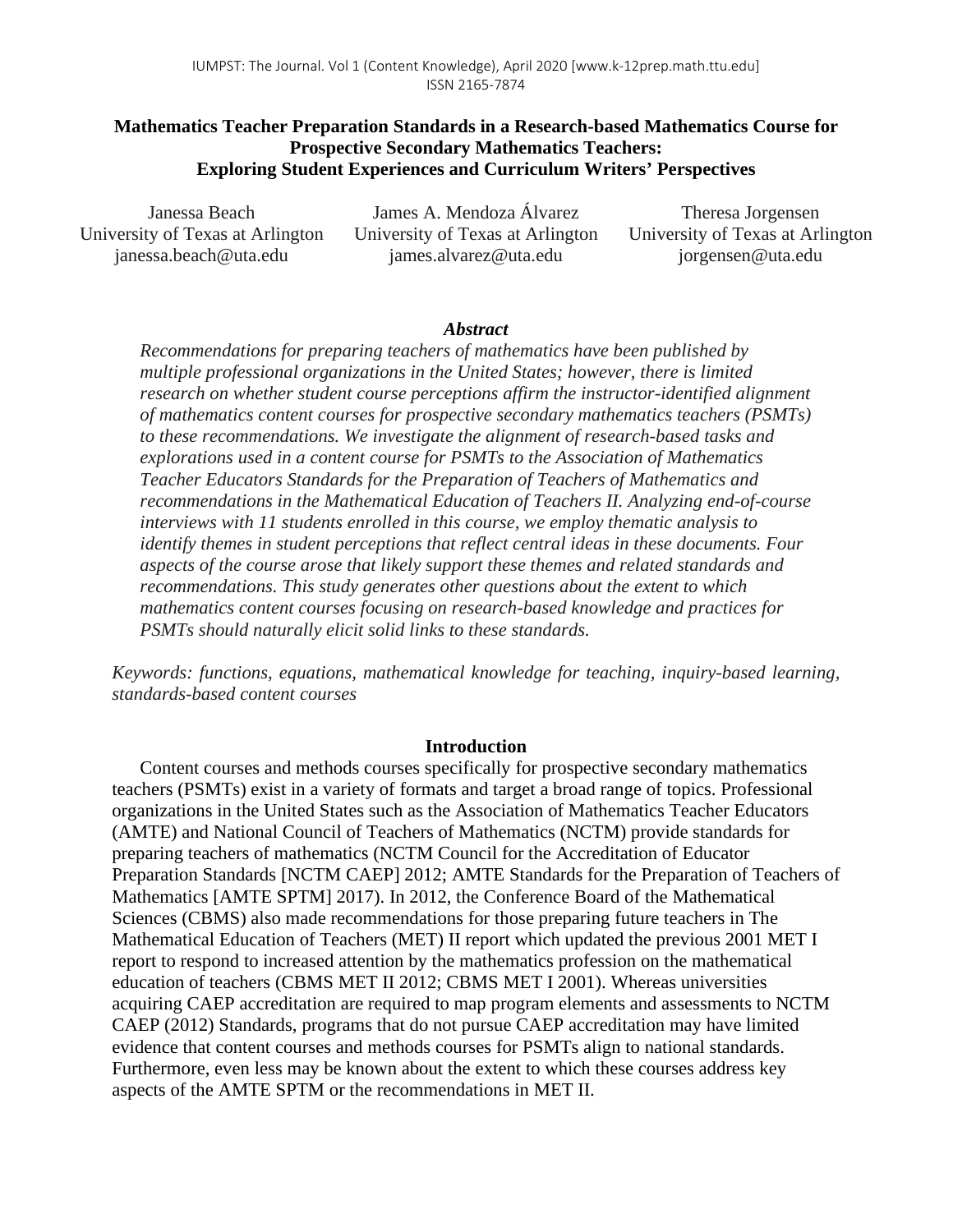MET II (2012) offers suggestions for rethinking mathematics courses to incorporate the mathematical knowledge for teaching that teachers at different levels need. In addition, AMTE SPTM (2017) aims "to engage the mathematics teacher education community in continued research and discussion about what candidates must learn during their initial preparation as teachers of mathematics" (p. 1). In this paper, we identify alignment of a mathematics-content course for PSMTs to MET II recommendations and AMTE SPTM and compare this to themes arising from student interviews regarding their experiences in the course. We also identify key aspects of this course that may contribute to positive associations between researcher-identified connections to the standards and themes arising from student perceptions of the course.

#### **Background**

This research is part of a larger project, the *Enhancing Explorations in Functions for Preservice Secondary Mathematics Teachers* Project, which focuses on developing researchbased tasks and explorations for use in mathematics courses for PSMTs and creating instructor materials that assist mathematicians and other instructors in using the tasks and explorations in an inquiry-based, active learning environment (Álvarez, Jorgensen, & Rhoads 2019). In the widely-used UTeach (UTeach Institute, n.d.) teacher preparation model in the United States, PSMTs enroll in a required mathematics course where they engage in explorations designed to strengthen and expand their knowledge and understanding of the topics from secondary school mathematics. These materials were designed for use in mathematics courses with similar goals that assume a prerequisite knowledge of second-semester calculus. In particular, a significant goal of these courses focuses on deepening PSMTs understanding of topics related to function (e.g. function versus equation, graphical connections to function patterns, etc.)

Álvarez, Jorgensen, and Rhoads (2019) designed 12 lessons comprising Unit 1 of the course materials with the intent to create powerful learning experiences for PSMTs by inducing cognitive conflict between their existing conceptions of functions and the concepts explored (Loucks-Horsely et al. 2003; Watson & Mason 2007). For example, in a task from Exploration 5.3, PSMTs are challenged to make sense of the familiar equation  $y = 2x + 1$  when it arises in a non-familiar context, that is, as the solution set resulting from the intersection of two planes in  $\mathbb{R}^3$  (see Figure 1). In this context, they must consider whether  $y = 2x + 1$  is also a function. To develop the instructional materials, researchers used a design experiment framework consisting of a cyclic process with "design, enactment, analysis, and redesign" phases (Cobb et al. 2003 p. 5). This was achieved by drawing on existing literature and theory to design and implement instructional materials, and researchers then engaged in the iterative process of collecting data, reflecting on the success of the materials, and re-designing materials.

Although Unit 1 materials were developed with a focus on strengthening and deepening PSMTs understanding of functions, we became interested in how students' perceptions about their experiences in this course, particularly in this unit spanning two-thirds of the entire course, align to standards documents on the mathematical education of teachers. To explore this, two of the authors separately looked for elements in the Fall 2017 implemented lessons on functions (i.e. Unit 1) that link to AMTE SPTM and MET II recommendations. We then identified instances of agreement in the matching of standards and recommendations to the lessons. Based on these shared instances, we determined that the materials supported AMTE SPTM C.1.1, P.3.1, and HS.1 as well as MET II recommendation 1, 2, and 4 (see Table 1). We also matched another statement from the MET II document to the materials (MII56): "…learning mathematical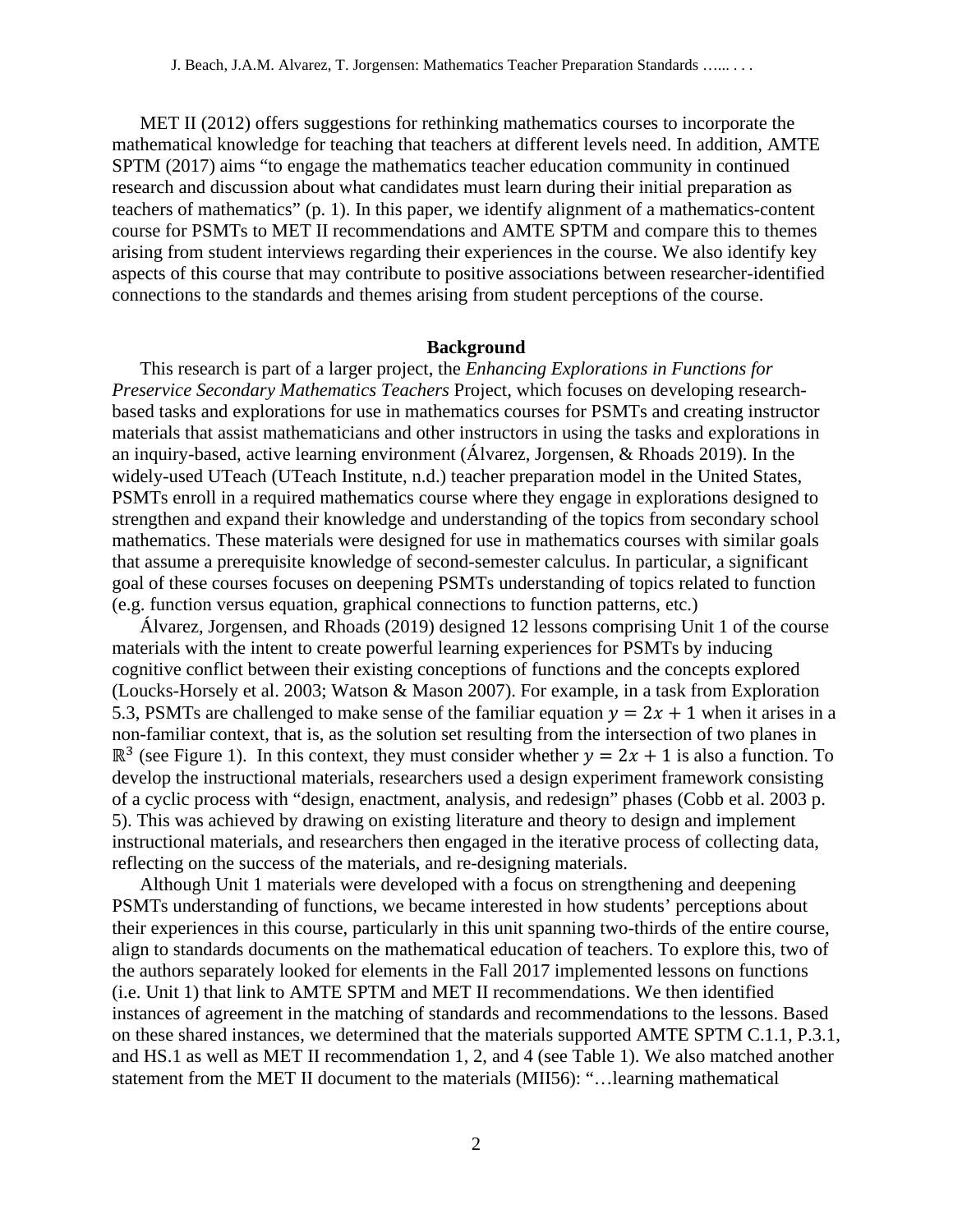reasoning and actively participating in class will be easier when the learning builds on existing knowledge of high school mathematics" (MET II p. 56).



### **Figure 1**

Exploration 5.3 task focused on meaning of function and equation from course material*s*

Specifically, we determined that all the lessons in Unit 1 require that prospective teachers have solid and flexible knowledge of core mathematical concepts of function and related procedures that they will teach in high school mathematics, as well as connected horizon content knowledge (Ball et al. 2008; AMTE SPTM pp. 8 & 122; MET II p. 17). We also found that the lessons provide prospective mathematics teachers with experiences that "represent mathematics as a useful, challenging, and interesting discipline" (AMTE SPTM p. 33) and allows them time to engage in sense making about the mathematics they will teach (MET II p. 17). The delivery of the content involves inquiry-based methods and encourages development of mathematical habits of mind (MET II p. 19). Students primarily work in collaborative groups and are able to engage in the mathematics because it builds upon existing knowledge of high school mathematics (MET II p. 56)

The approach this study takes to qualitative inquiry is thematic analysis. While some researchers characterize thematic analysis as a tool used throughout different methods of qualitative analysis, Braun and Clarke (2006), "argue thematic analysis should be considered a method in its own right" (p. 78). Thematic analysis is a method, independent of theory and epistemology, for identifying, analyzing, and reporting themes within data. A theme is identified by the researchers as an idea that captures something important about the data relative to the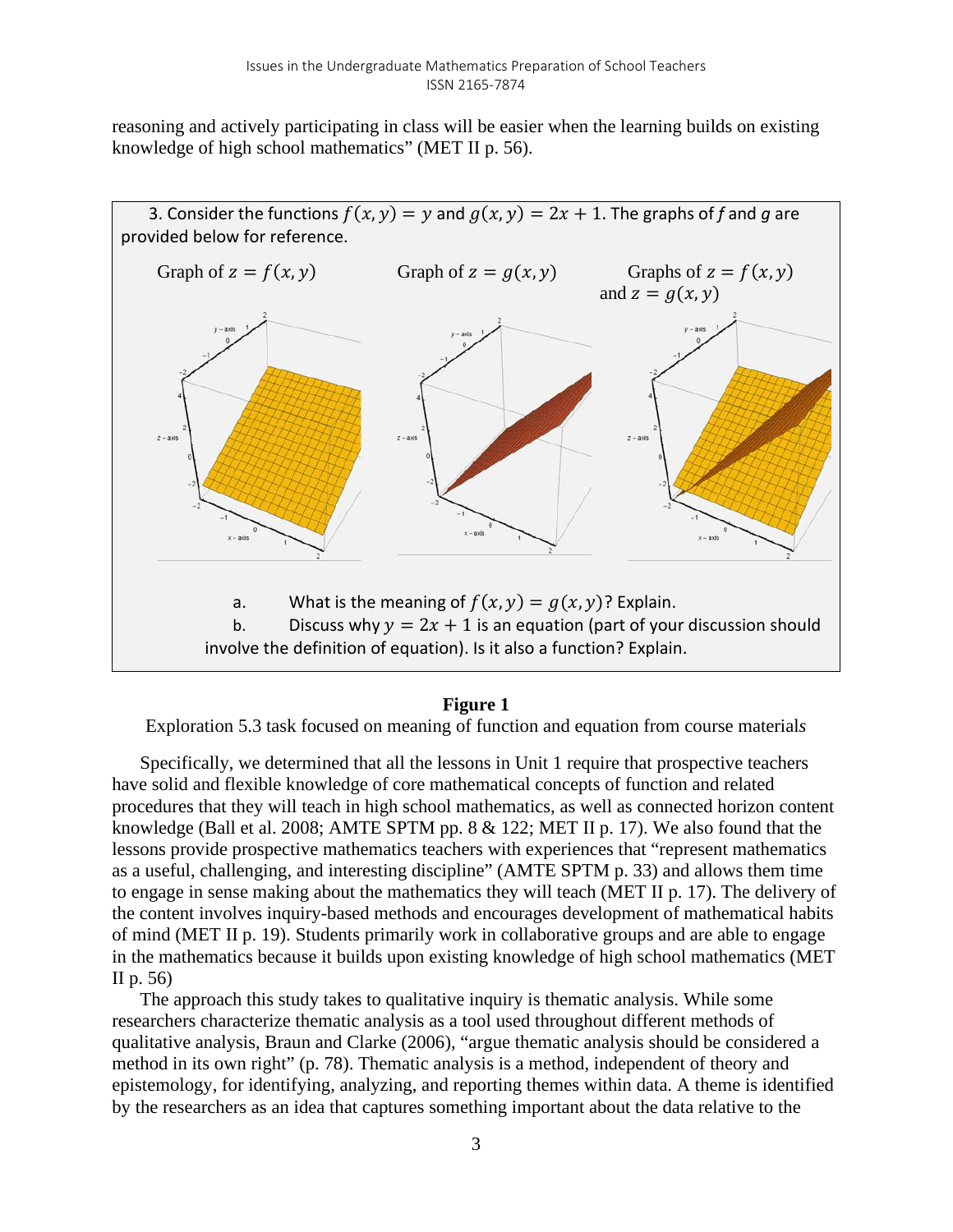research questions. Although grounded theory also seeks to identify patterns or themes in the data, the goal of grounded theory is to generate a plausible, relevant theory in response the research questions. Thematic analysis, however, does not bind researchers to the theoretical commitment of producing a theory (Braun & Clarke 2006).

| AMTE SPTM and MET II Matched Instances in Lessons on Functions in the Course |                                                                                                                                                                                                                                                                                                                                                                                                                                                                                                                                                                                          |  |  |  |
|------------------------------------------------------------------------------|------------------------------------------------------------------------------------------------------------------------------------------------------------------------------------------------------------------------------------------------------------------------------------------------------------------------------------------------------------------------------------------------------------------------------------------------------------------------------------------------------------------------------------------------------------------------------------------|--|--|--|
| <b>Standard</b>                                                              | <b>Description</b>                                                                                                                                                                                                                                                                                                                                                                                                                                                                                                                                                                       |  |  |  |
| AMTE SPTM C.1.1                                                              | Well-prepared beginning teachers of mathematics have solid and<br>flexible knowledge of core mathematical concepts and procedures they<br>will teach, along with knowledge both beyond what they will teach and<br>foundational to those core concepts and procedures.                                                                                                                                                                                                                                                                                                                   |  |  |  |
| <b>AMTE SPTM P.3.1</b>                                                       | An effective mathematics teacher preparation program provides<br>mathematics methods courses or related experiences that represent<br>mathematics as a useful, challenging, and interesting discipline.                                                                                                                                                                                                                                                                                                                                                                                  |  |  |  |
| <b>AMTE SPTM HS.1</b>                                                        | Well-prepared beginning teachers of mathematics at the high school<br>level have solid and flexible knowledge of relevant mathematical<br>concepts and procedures from the high school curriculum, including<br>connections to material that comes before and after high school<br>mathematics and the mathematical processes and practices in which<br>their students will engage. Relevant mathematical concepts include<br>algebra as generalized arithmetic, functions in mathematics, diagrams<br>and definitions in geometry, and statistical models and statistical<br>inference. |  |  |  |
| MET II Rec. 1                                                                | Prospective teachers need mathematics courses that develop a solid<br>understanding of the mathematics they will teach.                                                                                                                                                                                                                                                                                                                                                                                                                                                                  |  |  |  |
| MET II Rec. 2                                                                | Coursework that allows time to engage in reasoning, explaining, and<br>making sense of the mathematics that prospective teachers will teach                                                                                                                                                                                                                                                                                                                                                                                                                                              |  |  |  |
| MET II Rec. 4                                                                | All courses and professional development experiences for<br>mathematics teachers should develop the habits of mind of a<br>mathematical thinker and problem-solver, such as reasoning and<br>explaining, modeling, seeing structure, and generalizing. Courses<br>should also use the flexible, interactive styles of teaching that will<br>enable teachers to develop these habits of mind in their students.                                                                                                                                                                           |  |  |  |
| METII56                                                                      | Finally, learning mathematical reasoning and actively participating in<br>class will be easier when the learning builds on existing knowledge of<br>high school mathematics.                                                                                                                                                                                                                                                                                                                                                                                                             |  |  |  |

## **Table 1**

### **Methods**

This study took place at a large, urban university in the southwestern United States with an on-campus enrollment greater than 42,000 students. Students of color from groups historically disenfranchised in STEM in the United States comprise more than 35% of the student body. During the Fall 2017 implementation of the project materials, 22 of 24 PSMTs enrolled in the course chose to participate in the research process. The course met twice per week for 80-minute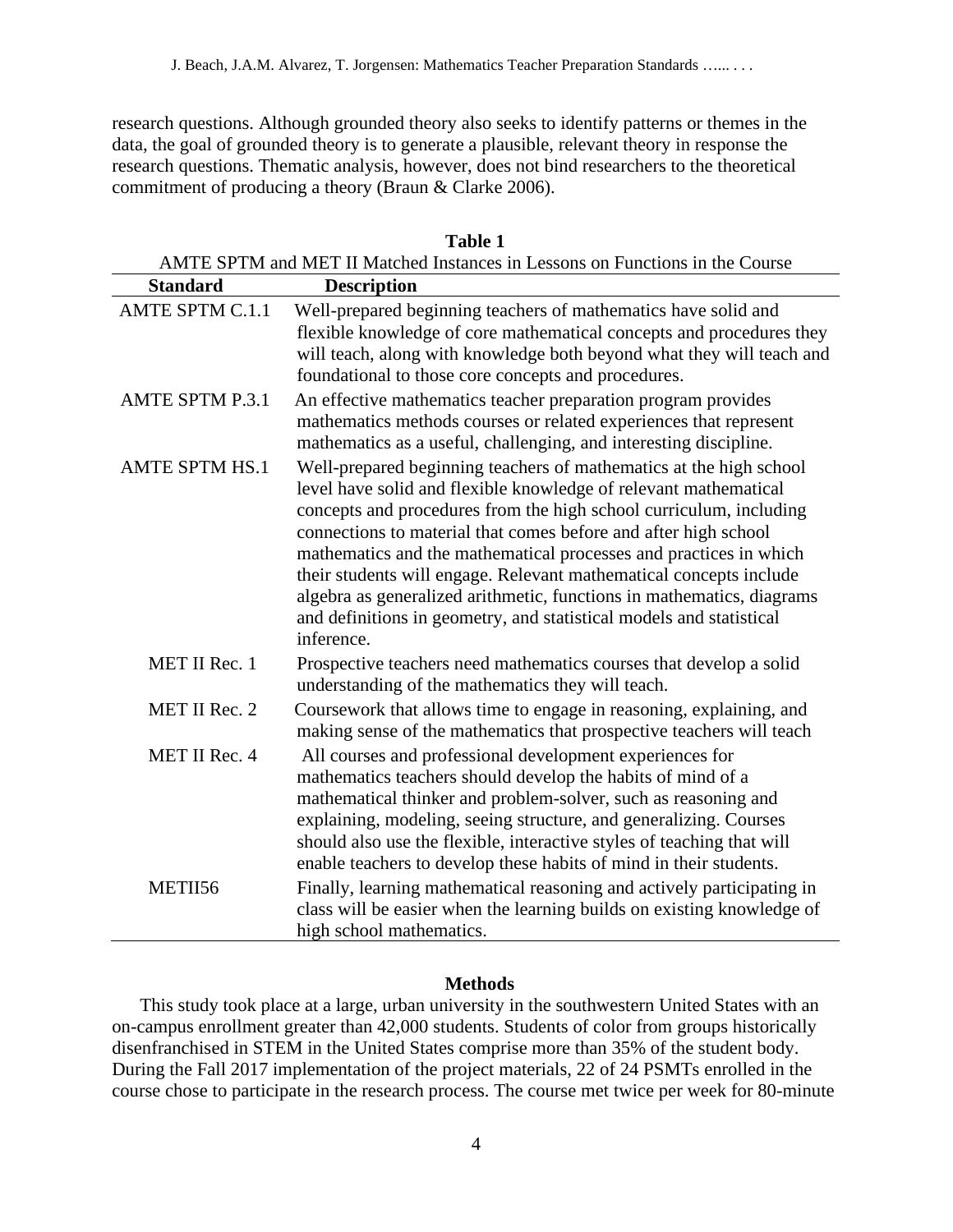class periods over a 15-week semester. The course focused on inquiry-based learning and activities with students mostly working in small groups assigned by the instructor. As stated above, the first part of the course, Unit 1, lasted two-thirds of the semester or ten weeks with an exam on Unit 1 in week 11. Approximately 36% of the participants were Hispanic or African American and approximately 27% Asian American, with non-Hispanic white students and others comprising approximately 64% of the participants. Of these, there were 15 female students and 7 male students.

A copy of all written work was collected for each participant including written explorations, daily journals, homework, labs, exams, and a midterm project. In addition, the instructor kept planning logs and participated in post-lesson interviews to reflect on lesson implementation. Researchers also developed and administered a pre- and post-assessment on function knowledge to all participants, and 11 PSMTs completed individual, task-based interviews to explore their understanding of functions further. Five of the interview participants were Hispanic or African American and three were Asian American.

The individual, task-based participant interviews were conducted and video recorded during a one-hour session following the completion of the course unit on functions during weeks ten through thirteen of the semester. Within the interview, students completed tasks that were related to mathematical ideas they explored in the course, and students also answered questions related to their perceptions of the class learning environment. In this paper, we will focus on portion of the interviews associated with students' perceptions of the learning environment. Each participant answered four questions pertaining to perceptions of the course:

- 1. What do you think about the inquiry format of this course?
- 2. Is this format something you would integrate into your own teaching?
- 3. What features of the class format or environment do you think enhanced your learning?
- 4. What features of the class format or environment do you think detracted from your learning?

If needed, the researcher would ask follow-up questions to encourage the participant to clarify or extend a response.

Upon completion of the individual, task-based participant interview from Fall 2017, the video recordings were blinded and then transcribed by one of the authors using NVivo 11. Using thematic analysis, she identified patterns within the student interview data that reflected central ideas in the AMTE SPTM and MET II recommendations. Themes were identified using a theoretical or 'top down' approach. 'Theoretical' thematic analysis is driven by the researcher's interest in the area, and the coding process is carried out with a specific research question in mind. As we specifically sought to explore how students' perceptions about their experiences align to these standards documents, themes were identified with a theoretical approach (Braun & Clarke, 2006).

From the analysis of the student interview data, four themes in students' perceptions of the course were identified: *Value in Different Approaches, Perseverance and Problem Solving, Importance of Precision, and Extended Understanding of Material. Interactive Learning Environment* was initially identified as a theme; however, it was excluded from further analysis because we concluded that it may have been prompted by the first interview question in which participants were specifically asked about the inquiry nature of the course.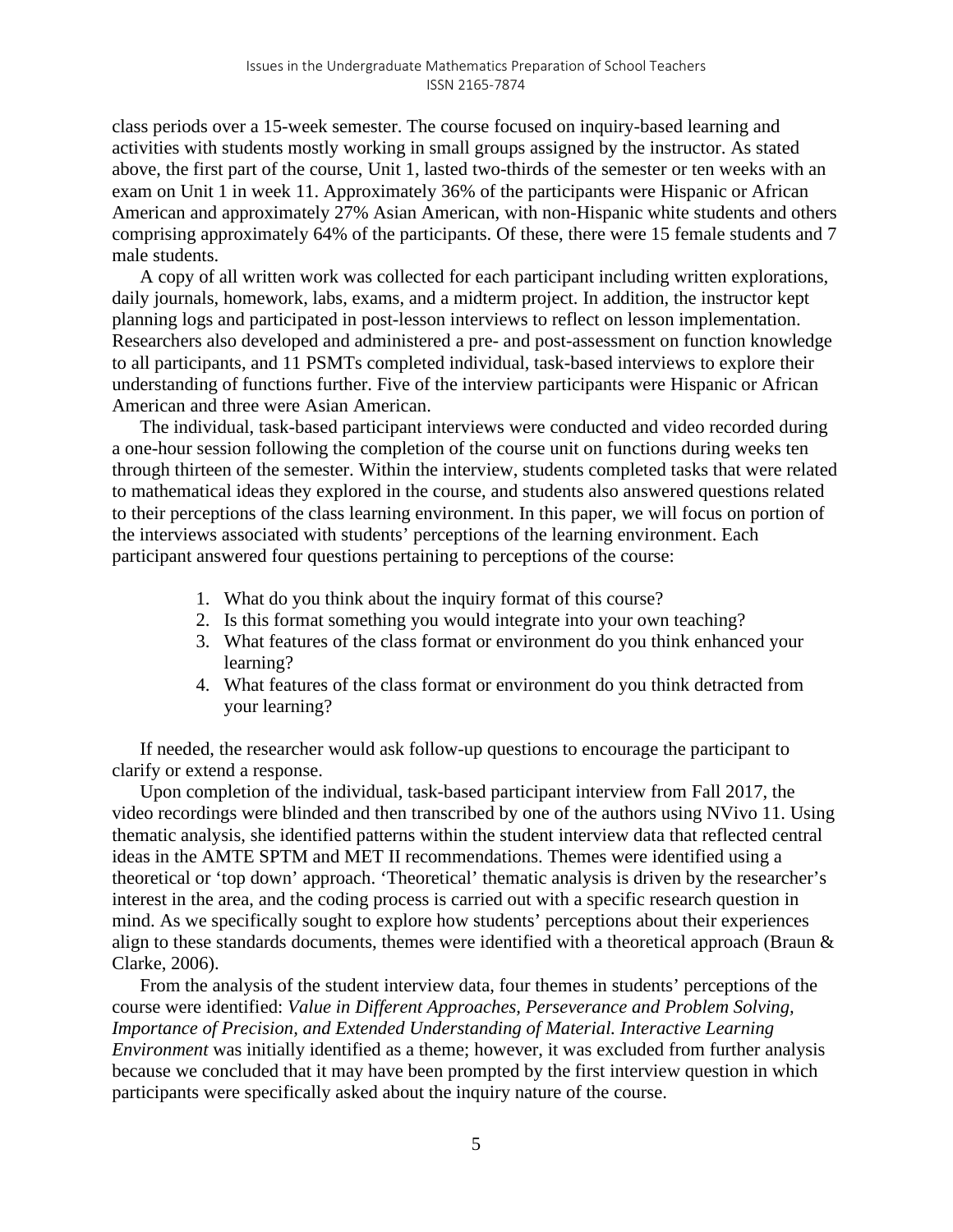A participant's statement was coded as *Value in Different Approaches* if it indicated understanding of the benefit of others' perspectives in approaching the mathematics. This is seen in Ben's answer to the features of the class learning environment that enhanced his learning. "…it is more fun when you talk to your classmates, my classmates. Sometimes they have like wonderful ideas that I had never thought of, and sometimes it is just so simple, but I think [it's] so hard."

Remarks that illustrated participants' perspectives on the perseverance needed to reach resolutions to the explorations gave rise to the code *Perseverance and Problem Solving*. During Jordan's interview, she expressed, "…like every day it was, 'Ok, go home and think about [the lesson].' You know the journal is supposed to help you think it through, but then at the same time, I don't know if I'm thinking through it right. I don't, I don't even think that I finished it because I didn't even know how to, how to think about it." Norma stated, "Sometimes it is frustrating, but I feel like it is more rewarding when you yourself, discover, or like yeah, when you yourself, discover, or find out the causes behind it. Rather than being told the answer." While Jordan describes her unwillingness to continue engaging in the problem solving process, Norma says she prefers to persevere and discover the answer herself.

*Importance of Precision* describes instances where participants learned a difference between two ideas or terms that they did not previously know. For example, Amber is discussing functions and equations and says, "From an outsider's perspective it seems like a simple difference, if there's even a difference at all, but then you actually start analyzing it…and you realize that the differences are actually huge and the way you word things does matter especially when you're teaching it."

When a participant expressed gaining a deeper understanding of a topic through interaction with the materials in the course, this was coded as *Extended Understanding of Material*. This is seen when Josie is discussing her thoughts on the format of the course and states, "I think that one of the coolest things that we did was when we did the complex number line of the parabola. Like the solutions. That just blew my mind. I was really happy after I learned that, and I was like, 'Why don't we learn this in school?'" Norma also says that although all the concepts in this course had been taught to her in middle school or high school, in this class students "…are thinking in more depth to it, and answer[ing] the question as to how and why. And [she] feel[s] like if [students] understand how and why, in the future, [they'll] be better at explaining it in simpler terms."

#### **Findings**

While the primary focus in developing the course materials in Unit 1 rested in strengthening and deepening PSMTs understanding of functions, we also found that the explorations and tasks in the lessons connected to the AMTE SPTM and MET II recommendations in multiple ways. Not only are the recommendations and standards we connected to lesson tasks represented within the interview themes, but other ties to the standards and recommendations that we had not identified in the course materials also emerged in the participants' interview data (see Table 2).

The *Perseverance and Problem Solving* theme ties to MET II recommendations 2 and 4 that we identified in the analysis of the materials. As this theme relates to students' perspectives on the nature of the course, student responses indicate that the coursework "allows time to engage in reasoning, explaining, and making sense of mathematics" (MET II, 2012, p.17) and encourages development of "the habits of mind of a mathematical thinker and problem-solver" (p.19).

MET II recommendation 1 and AMTE SPTM C.1.1 and HS.1 describe the importance of PSMTs having a solid understanding of the mathematics they will teach as well as horizon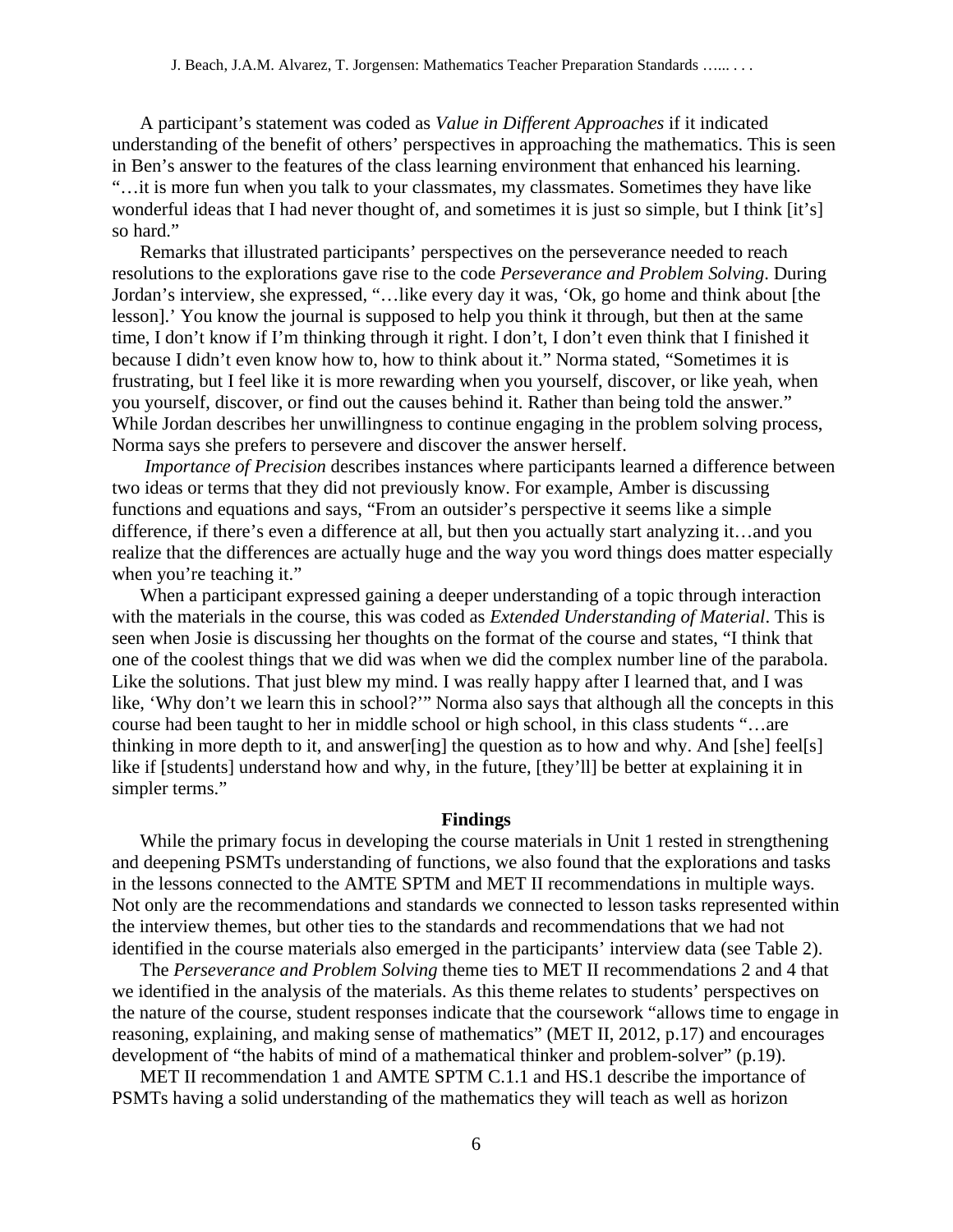content knowledge. As seen in Table 1, we identified alignment of these recommendations and standards with the course materials. These also relate to the student interview data associated with the themes *Importance of Precision* and *Extended Understanding of Materials*. Both these themes and the identified standards and recommendations describe PSMTs' gaining new insight into concepts, with particular attention to conceptual precision and mathematical concepts believed to have been already fully understood. This plausibly enhances understanding of the mathematics they will teach as well as broad connections in the development of the mathematical ideas.

| Examining Ties Between Themes, Standards and Recommendations                                                             |                                                                                                                  |                                                                                                   |                                                                                                                                                   |                                                                                                                               |  |
|--------------------------------------------------------------------------------------------------------------------------|------------------------------------------------------------------------------------------------------------------|---------------------------------------------------------------------------------------------------|---------------------------------------------------------------------------------------------------------------------------------------------------|-------------------------------------------------------------------------------------------------------------------------------|--|
| <b>Themes from</b><br><b>Student Interview</b><br>Data                                                                   | Value in<br><b>Different</b><br><b>Approaches</b>                                                                | <b>Perseverance</b><br>and Problem<br><b>Solving</b>                                              | <b>Importance</b><br>of Precision                                                                                                                 | <b>Extended</b><br>Understanding<br>of Material                                                                               |  |
| Description of<br>Theme                                                                                                  | Student<br>indicates<br>understanding<br>of the benefits<br>of others'<br>perspectives in<br>problem<br>solving. | Student<br>provides<br>reflections or<br>opinions about<br>perseverance in<br>problem<br>solving. | Student<br>describes an<br>instance he or<br>she learned a<br>difference<br>between ideas<br>or terms<br>previously<br>thought to be<br>the same. | Student conveys<br>an extended<br>understanding of<br>material was<br>gained through<br>interaction with<br>course materials. |  |
| <b>Related AMTE</b>                                                                                                      |                                                                                                                  | Rec. 2                                                                                            | C.1.1                                                                                                                                             | C.1.1                                                                                                                         |  |
| <b>SPTM</b> standards and<br><b>MET II</b>                                                                               |                                                                                                                  | Rec. 4                                                                                            | HS.1<br>Rec. 1                                                                                                                                    | HS.1<br>Rec.1                                                                                                                 |  |
| recommendations<br>from researcher<br>analysis of course<br>materials                                                    |                                                                                                                  |                                                                                                   |                                                                                                                                                   |                                                                                                                               |  |
| <b>AMTE SPTM</b> and<br><b>MET II</b> standards                                                                          | C.1.5                                                                                                            | C.1.2<br>C.1.3                                                                                    | C.1.2                                                                                                                                             |                                                                                                                               |  |
| that emerged<br>directly from themes<br>in student interviews<br>(not previously<br>identified from<br>course materials) |                                                                                                                  |                                                                                                   |                                                                                                                                                   |                                                                                                                               |  |

**Table 2**

There were two recommendations from the documents that we linked to the course that were not overt in the student interview data – AMTE SPTM P.3.1 and MII56. AMTE SPTM P.3.1 states that a "mathematics teacher preparation program provides mathematics methods courses or related experience that represent mathematics as a useful, challenging or interesting discipline" (AMTE SPTM 2017 p. 33). Also, MII56 says, "learning mathematical reasoning and actively participating in class will be easier when learning builds on existing knowledge of high school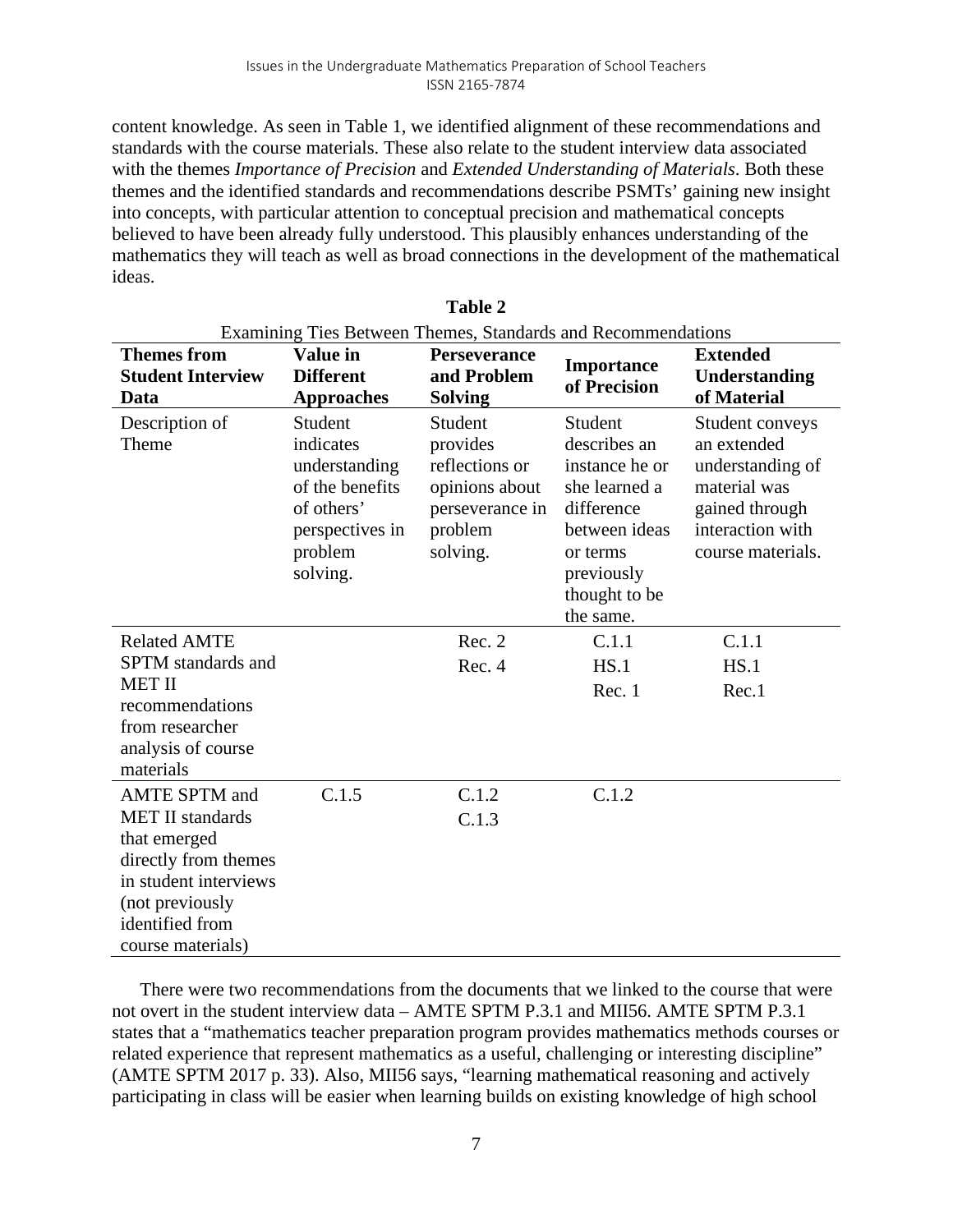mathematics" (MET II p. 56). These recommendations did not explicitly relate to the themes that emerged in the student interview data.

Although we did not necessarily expect other recommendations from the AMTE SPTM and MET II documents to align to course materials, evidence of AMTE SPTM C.1.2., C.1.3, and C.1.5 emerged in students' perceptions of the course. AMTE SPTM C.1.5 indicates that PSMTs "value varied approaches in solving a problem, recognizing that engaging in mathematics is more than finding an answer" (AMTE SPTM 2017 p. 10). As *Value in Different Approaches* is characterized by students' indications that they understand the value in others' ideas in the problem solving process, this theme directly relates to AMTE SPTM C.1.5.

In addition to corresponding to recommendations that researchers identified in their analysis of the course materials, *Perseverance and Problems Solving* and *Importance of Precision* also relate to AMTE SPTM C.1.2. The explanation of AMTE SPTM C.1.2 expresses PSMTs are to "use mathematical language with care and precision" which coincides with the description of *Importance of Precision* (AMTE SPTM p. 9). AMTE SPTM C.1.2 also states that PSMTs should "regard doing mathematics as a sense-making activity that promotes perseverance, problem posing, and problem solving" (AMTE SPTM p. 9). While student responses coded as *Perseverance and Problem Solving* were not always positive opinions, they do indicate that the course gave student opportunities to engage with mathematics as a sense-making activity and encouraged them to persevere during problem solving.

Another standard prevalent in the student interview data is AMTE SPTM C.1.3. PSMTs are described in AMTE SPTM C.1.3 as "able to solve sophisticated mathematical problems with effort" and someone who understands that "one's success in mathematics depends on a productive disposition toward the subject and on hard work" (AMTE SPTM p. 9). This standard also relates to the *Perseverance and Problem Solving* theme. Although some students were not always appreciative of the way in which the course pushed their mathematical understanding and required more work than they were perhaps accustomed to, the emergence of *Perseverance and Problem Solving* as a theme indicates that students recognized that the course promoted these ideas.

#### **Discussion**

As Álvarez, Jorgensen, & Rhoads (2019) did not specifically design course materials or participant interviews with the intention of linking to specific ideas from the AMTE SPTM and MET II documents, our findings gave rise to the question: What aspects of the course contributed to students' developing the perspectives identified in these themes? To gain insight into this question, we examined each theme, and within each theme looked for commonalities in the comments made by students.

The *Importance of Precision* theme consists of statements from three participants in which they identified that through the course they learned nuances between mathematical ideas previously unknown. In each of these statements, students specifically spoke of learning the difference between the terms function and equation. Deepening students' understanding of the relationship between the terms function and equation was a goal of the researchers in developing course materials. It appears, then, that the emergence of *Importance of Precision* and the connected standards and recommendations (MET II recommendation 1 and AMTE SPTM C.1.1, C.1.2, and HS.1) may be related to researchers providing students opportunities to engage in activities that could create cognitive conflicts pertaining to common misconceptions PSMTs hold about functions and equations.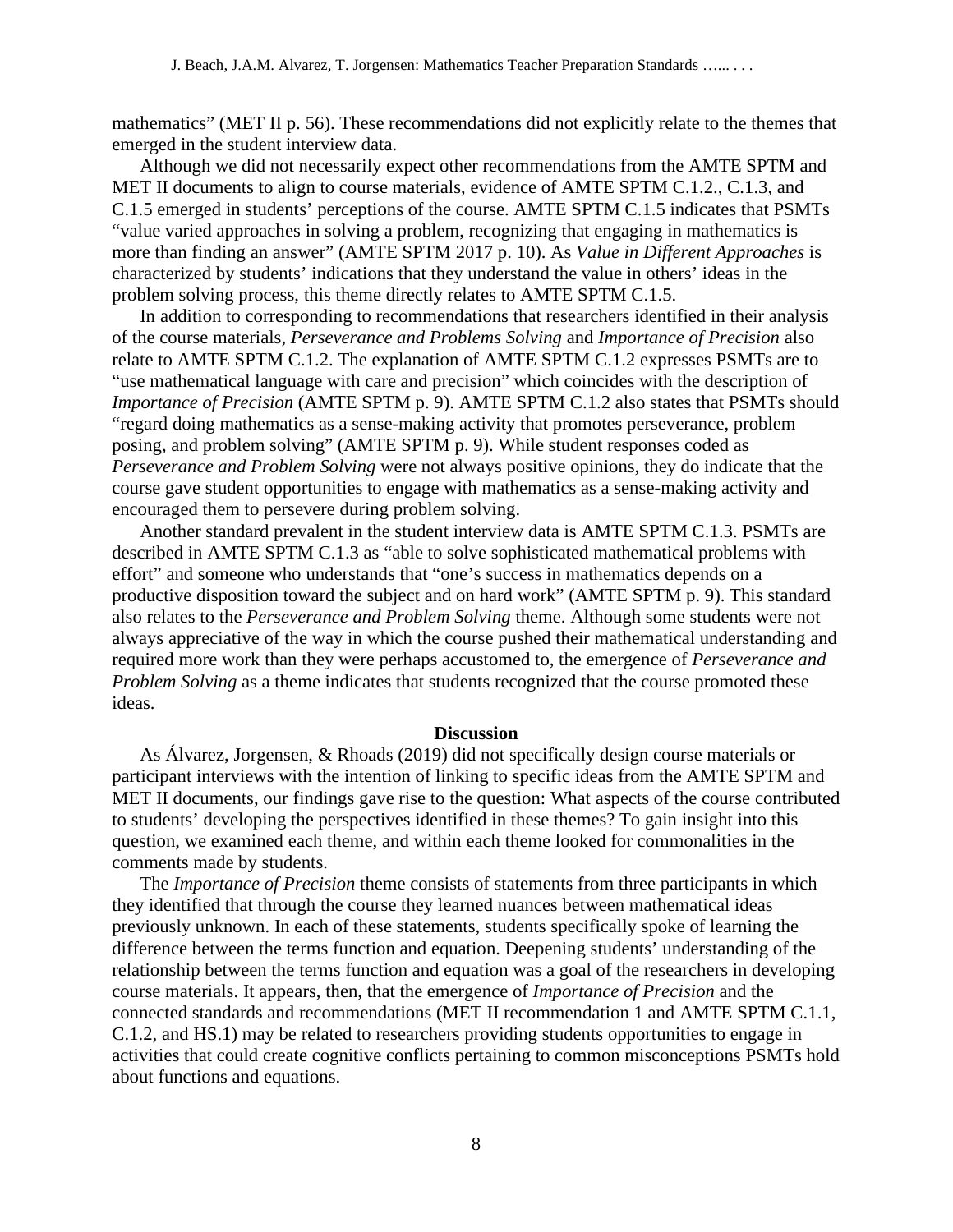Ten participants made statements that were coded as *Perseverance and Problem Solving*. In these statements, seven students made references to the open-ended nature of the course such as not being provided with definitive closure at the end of every class period. Six students also specifically discussed the journals that were assigned to help students reflect on the lessons outside of class. Considering these similarities, the statements coded as *Perseverance and Problem Solving* and related standards and recommendations (MET II recommendation 2 and 4, and AMTE SPTM C.1.2 and C.1.13) may be associated with the inquiry nature of the course along with the intentional choice by researchers to encourage individual reflection by the students.

The collaborative environment in the classroom provided students with many opportunities to engage in the open-ended tasks and explorations in small groups. The *Value in Different Approaches* theme contains statements made by nine participants in which they expressed seeing the benefit of others' perspectives when approaching mathematics. Of these statements classified as *Value in Different Approaches*, six participants made explicit references to the ability to work in groups or discuss topics with their classmates. Thus, we assert that the collaborative environment in the course supported this theme arising from the participants' interview data and associated standards and recommendations (AMTE SPTM C.1.2., C.1.3, and C.1.5).

Eight participants also provided statements later coded as *Extended Understanding of Material*. Moreover, four of these participants made specific comments about the depth of the material that was covered in the course. Gabriel, for example, stated, "... before going into that class [it's] just kind of function is just this and that, and then like we go into the class and [we] learn all these definitions and [we go] really deep into it." These statements about the depth of the material covered in this course indicate that the *Extended Understanding of Material* theme and ties identified to related standards and recommendations (MET II Rec. 1 and AMTE SPTM C.1.1, and HS.1) may derive from the design of the materials and structure of the classroom environment. These course components purposefully provided PSMTs opportunities to engage with secondary school mathematics topics on a level deeper than previously encountered and to integrate content knowledge from their early college courses in mathematics.

### **Conclusion**

We believe the following key aspects of the course support the emergence of the four themes identified in PSMTs' perceptions of the course. The course structure and environment provided opportunities to

- engage in purposefully designed activities that elicit cognitive conflicts related to mathematical conceptions PSMTs may hold (da Ponte & Chapman 2008; Henningsen & Stein 1997; Vinner 1991),
- explore the depth of secondary school mathematics concepts and their connections to university-level mathematics (Ball et al. 2008; Laursen, Hassi, & Hough 2016),
- experience inquiry-based explorations with integrated, intentional opportunities for PSMTs' reflection on their understandings (da Ponte & Chapman 2008; Laursen et al. 2016), and
- collaborate on open-ended mathematical tasks in a classroom where working in small groups is the norm (da Ponte & Chapman 2008; Laursen et al. 2016; Vygotsky, 1978).

These components underscore the important role of deep and connected mathematical content coupled with instructional choices that allow students to engage meaningfully and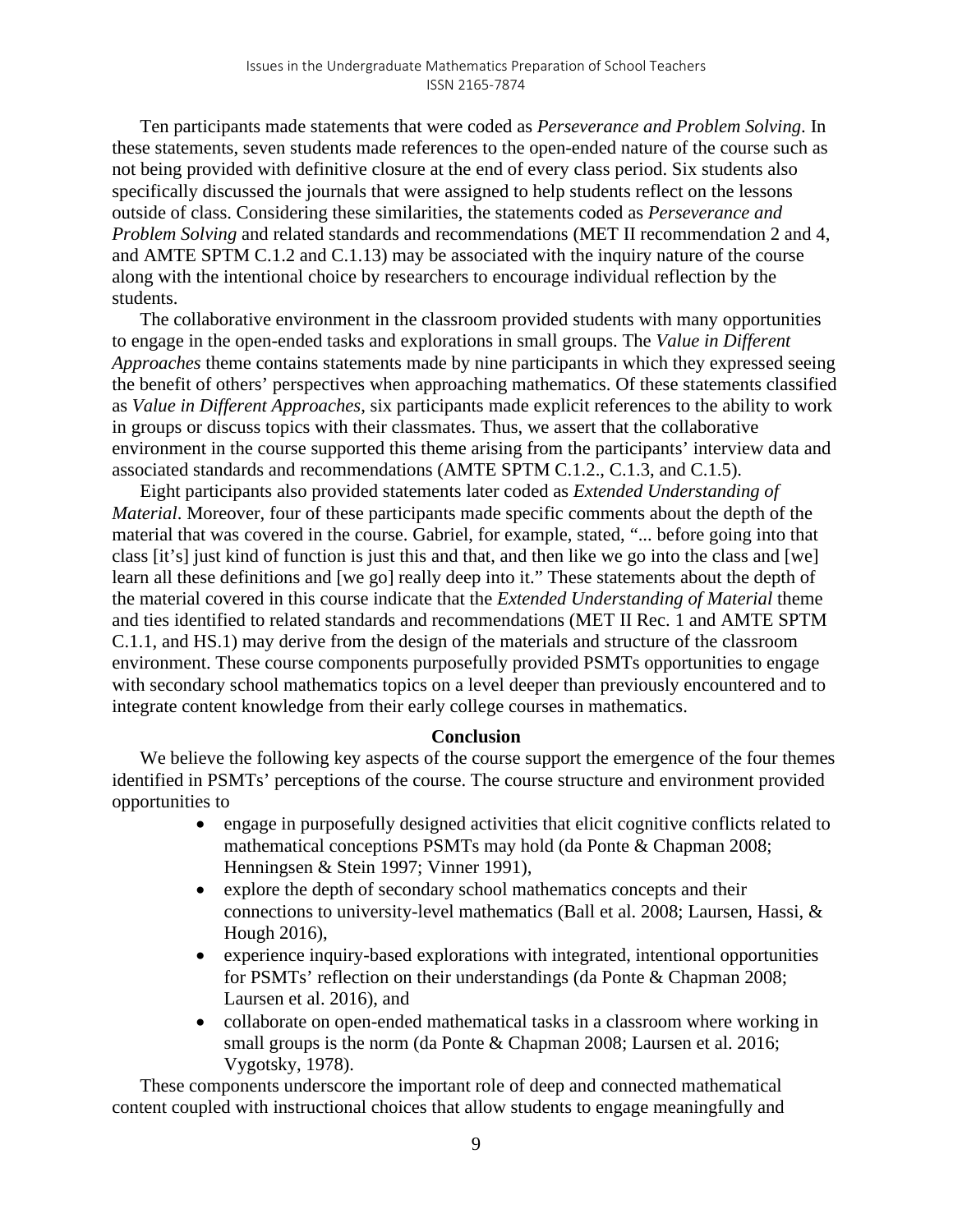collaboratively with the mathematics. Findings from other studies identify similar course components in effective learning environments. For example, in their review of studies on preservice mathematics teachers (PMTs), da Ponte and Chapman (2008) contend that courses for PMTs should be exploratory in nature, encourage reflection on mathematical ideas, and focus on school mathematics while emphasizing connections to mathematical ideas. Laursen et al. (2016) also found in their study that PMTs' development of mathematical knowledge for teaching is supported by inquiry-based learning (IBL). Furthermore, they identify the essential features of an IBL course as collaboration with peers and the ability to engage with mathematics deeply (Laursen et al. 2016).

The alignment between what an instructor identifies as learning goals for a course and whether students perceive the same learning goals may sometimes be problematic. The materials on functions in Unit 1 of this course aimed to deepen PSMTs' understanding of functions by attending to topics and experiences that address faulty conceptions of the mathematics as well as critical conceptions of the mathematics for teaching (e.g. Carlson, Oehrtman, & Engelke 2010; Chazan & Yerushalmy 2003; Cooney, Beckman, Lloyd, Wilson, & Zbiek 2010; Even 1993; Hitt 1998; Kieran 1981; Knuth, Stephens, McNeil, & Alibali 2006; Leinhardt, Zaslavsky, Stein 1990; Presmeg 2006; Wilson 1994). However, retroactively analyzing the materials for their fidelity to the AMTE SPTM and MET II recommendations revealed that the intent to create research-based materials might also have helped support the integration of proficiencies for future secondary mathematics teachers that have been identified in these standards and recommendations. In exploring student perceptions of the course and materials, the themes identified in their responses linked to most of the standards and recommendations we identified in the materials. This correspondence between researcher-perceived connections and themes derived from student perceptions to the AMTE SPTM and MET II recommendations provides evidence that these proficiencies surfaced in the course to some extent.

Whereas the AMTE SPTM (2017) state that "Although these proficiencies are grounded in available research, in many areas that research is not yet sufficient to determine the specific knowledge, skills, and dispositions that will enable beginning teachers to be highly effective in their first years of teaching," our intent to create research-based materials for PSMT's does align with several areas in AMTE SPTM and MET II recommendations (p.1). As mathematics teacher educators teach and create content-based mathematics courses for PSMTs, attending to critical course components related to deep connections and pivotal understandings of mathematics for teaching as well as course structures that promote inquiry-based learning and collaboration may be commonplace. However, examining the courses for ways in which the AMTE SPTM link to the course content and gathering evidence related to PSMTs' identifying these proficiencies in their experiences in the course may lead to a better understanding of key aspects of these courses that support the AMTE SPTM.

We identified four generalizable course components that emerged when student perspectives aligned with national standards. As mathematics teacher educators examine their own contentbased courses for PSMTs for alignment to teacher preparation standards, would weak alignment indicate possible problems with the mathematics content not reflecting research-based content associated with important mathematics for teaching? What would it mean if student perceptions do not intersect with instructor-perceived connections to the standards? The outcomes from this retrospective examination of these course materials with respect to national teacher preparation standards and recommendations may indicate that courses for PSMTs focusing on researchbased knowledge and practices should naturally elicit solid links to the standards. However,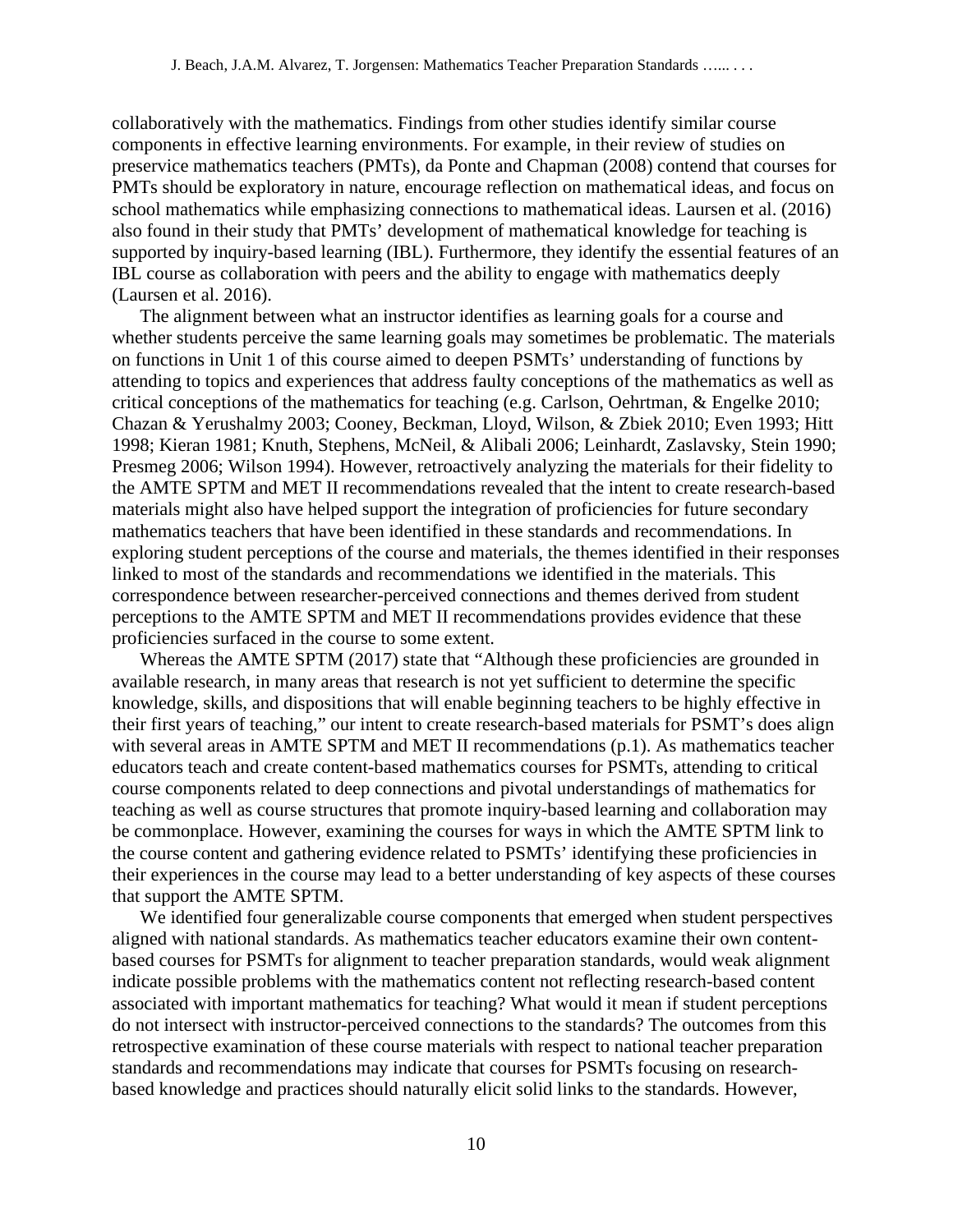exploring PSMTs corresponding experiences and understandings to corroborate these links remains essential.

## **Acknowledgment**

This research is based upon work partially supported by the National Science Foundation (NSF) under grant number DUE-1612380. Any opinions, findings, conclusions or recommendations are those of the authors and do not necessarily reflect the views of the NSF. The current materials are located at

[https://wweb.uta.edu/faculty/alvarezja/EEFPSMTProject.html.](https://wweb.uta.edu/faculty/alvarezja/EEFPSMTProject.html)

### **References**

- Álvarez, J.A.M., Jorgensen, T., & Rhoads, K. (2019, January). *Enhancing Explorations in Functions for Preservice Secondary Mathematics Teachers*. Poster session presented at the 2019 Joint Mathematics Meetings of the American Mathematical Society and the Mathematical Association of America, Baltimore, MD.
- Association of Mathematics Teacher Educators. (2017). AMTE SPTM. *Standards for Preparing Teachers of Mathematics*. Available from https://amte.net/standards
- Ball, D. L., Thames, M. H., & Phelps, G. (2008). Content knowledge for teaching: What makes it special?. *Journal of teacher education*, *59*(5), 389-407.
- Braun, V., & Clarke, V. (2006). Using thematic analysis in psychology. *Qualitative research in psychology*, *3*(2), 77-101.
- Carlson, M., Oehrtman, M., & Engelke, N. (2010). The Precalculus Concept Assessment: A Tool for Assessing Students' Reasoning Abilities and Understanding. *Cognition and Instruction, 28*(2), 113-145.
- Chazan, D., & Yerushalmy, M. (2003). On appreciating the cognitive complexity of school algebra: Research on algebra learning and directions of curricular change. In J. Kilpatrick, W.G. Martin, & D. Schifter (Eds.), *A research companion to principles and standards for school mathematics* (pp. 123-135). Reston, VA: National Council of Teachers of Mathematics.
- Cobb, P., Confrey, J., diSessa, A., Lehrer, R., & Schauble, L. (2003). Design experiments in educational research. *Educational Researcher, 32*(1), 9-13. doi:10.3102/0013189X032001009
- Conference Board of the Mathematical Sciences. (2012). CBMS MET II. *The mathematical education of teachers II.* Providence RI and Washington DC: American Mathematical Society and Mathematical Association of America.
- Conference Board of the Mathematical Sciences. (2001). CBMS MET I. *The mathematical education of teachers* (Vol. 11). American Mathematical Society and Mathematical Association of America.
- Cooney, T. J., Beckmann, S., Lloyd, G. M., Wilson, P. S., & Zbiek, R. M. (2010). *Developing essential understanding of functions for teaching mathematics in grades 9 – 12.* Reston, VA: National Council of Teachers of Mathematics.
- da Ponte, J. P., & Chapman, O. (2008). Preservice mathematics teachers' knowledge and development. In L. D. English (Ed.), *Handbook of International Research in Mathematics* (2 ed.), (pp. 223-261). New York, NY: Routledge.